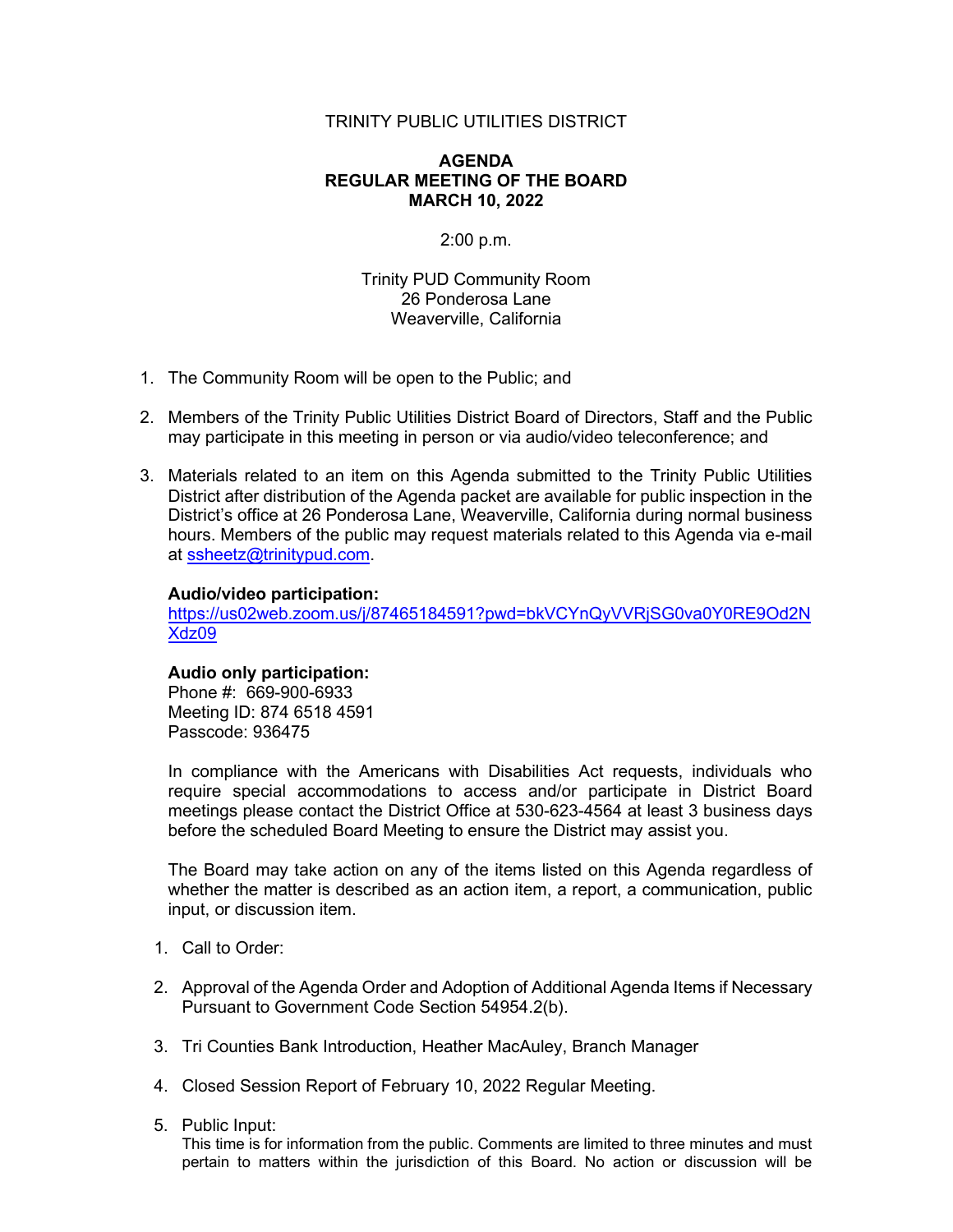Agenda – Regular Meeting March 10, 2022

> conducted on matters presented at this time. When addressing the Board, please state your name for the record prior to providing your comments. Address the Board through the President.

6. Consent Calendar:

All matters listed under Item No. 6, Consent Calendar, are considered by the Board to be routine, and will be enacted by one motion in the form listed below. There will be no separate discussion of these items unless a request for discussion is made prior to the time the Board votes on the motion to approve.

- a. Adopt Resolution 22-04 Re-Authorizing Remote Teleconference Meetings
- b. Approve Minutes of the Regular Board Meeting February 10, 2022
- c. Accept Minutes of the Safety Meeting March 1, 2022
- d. Validate Bills of February, 2022
- e. Approve Financial Reports for January, 2022
- 7. Action Items:
	- a. Items Pulled from Consent Calendar
	- b. Reject All Bids received per Bid Solicitation Number 22-B1, Distribution **Transformers**
- 8. Reports:
	- a. Wildfire Mitigation Plan Reporting Metrics Update
	- b. General Manager's Reports:
		- Land Exchange
		- Power Outages
		- Right-of-Way Project Update
		- Western Area Power Administration Fiber Project
		- Trinity County Community Choice Aggregation
		- Supply Chain Issues/Transformer Bid
		- Western Area Power Administration Maintenance Outage
		- Testimony on House Resolution 4178
	- c. Committee Reports:
		- Ad-hoc Forestry Committee
		- Ad-hoc Mission Statement Committee
		- Ad-hoc Rate Committee
		- Ad-hoc Public Communications Committee
	- d. Board Member Reports:
- 9. Discussion Items:
	- a. Utility Account Deposit Policy
	- b. Mission Statement
	- c. Trinity Public Utilities District  $-40<sup>th</sup>$  Anniversary Celebration
- 10. Communications Received:
- 11. Meetings and/or Workshops:
	- a. California Municipal Utilities Association Annual Conference Westin St. Francis, San Francisco, CA April 3-5, 2022